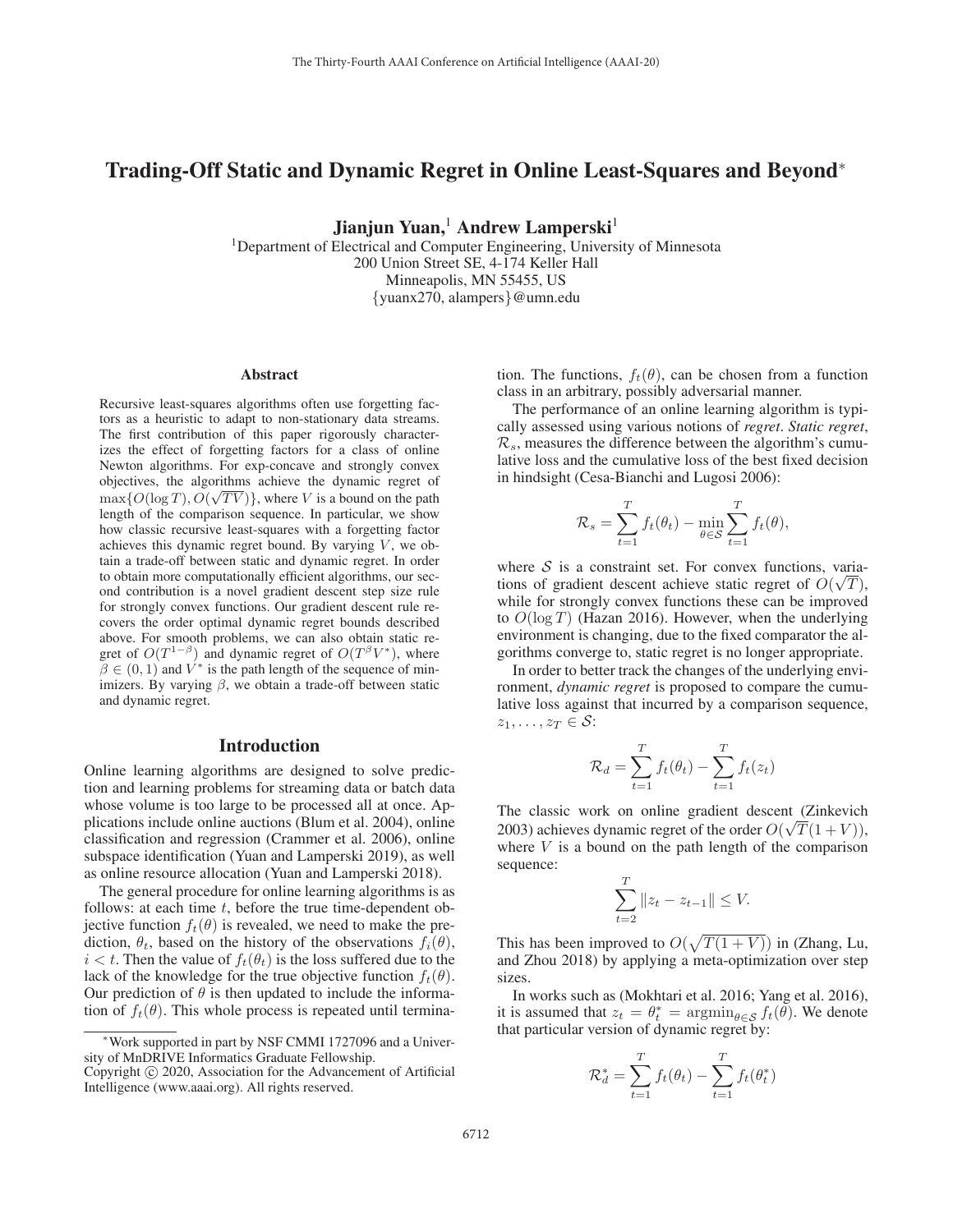In particular, if  $V^*$  is the corresponding path length:

$$
V^* = \sum_{t=2}^T \left\| \theta_t^* - \theta_{t-1}^* \right\|,
$$
 (1)

then (Mokhtari et al. 2016) shows that for strongly convex functions,  $\mathcal{R}_d^*$  of order  $O(V^*)$  is obtained by gradient descent. However, as pointed out by (Zhang Lu and Zhou scent. However, as pointed out by (Zhang, Lu, and Zhou 2018),  $V^*$  metric is too pessimistic and unsuitable for stationary problems, which will result in poor generalization due to the random perturbation caused by sampling from the *same* distribution. Thus, a trade-off between static regret  $\mathcal{R}_s$ and dynamic regret  $\mathcal{R}_d^*$  is desired to maintain the abilities of both generalization to stationary problem and tracking to the local changes.

*Adaptive regret* (Hazan and Seshadhri 2009) is another metric when dealing with changing environment, which is defined as the maximum static regret over any contiguous time interval. Although it shares the similar goal as the dynamic regret, their relationship is still an open question.

Closely related to the problem of online learning is adaptive filtering, in which time series data is predicted using a filter that is designed from past data (Sayed 2011). The performance of adaptive filters is typically measured in an average case setting under statistical assumptions. One of the most famous adaptive filtering techniques is recursive least squares, which bears strong resemblance to the online Newton method of (Hazan, Agarwal, and Kale 2007). The work in (Hazan, Agarwal, and Kale 2007) proves a static regret bound of  $O(\log T)$  for online Newton methods, but dynamic regret bounds are not known.

In order to have an algorithm that adapts to non-stationary data, it is common to use a forgetting factor. For the recursive least squares, (Guo, Ljung, and Priouret 1993) analyzed the effect of the forgetting factor in terms of the tracking error covariance matrix, and (Zhao et al. 2019) made the tracking error analysis with the assumptions that the noise is sub-Gaussian and the parameter follows a drifting model. However, none of the analysis mentioned is done in terms of the regret, which eliminates any noise assumption. For the online learning, (Garivier and Moulines 2011) analyzed the discounted UCB, which uses the discounted empirical average as the estimate for the upper confidence bound. (Russac, Vernade, and Cappé 2019) used the weighted least-squares to update the linear bandit's underlying parameter.

The contributions of this paper are:

1. For exp-concave and strongly convex problems, we propose a discounted Online Newton algorithm which generalizes recursive least squares with forgetting factors and the original online Newton method of (Hazan, Agarwal, and Kale 2007). We show how tuning the forgetting factor can achieve a dynamic regret bound of  $\mathcal{R}_d \leq$  $\max\{O(\log T), O(\sqrt{T}V)\}\.$  This gives a rigorous anal-<br>vsis of forgetting factors in recursive least squares and ysis of forgetting factors in recursive least squares and improves the bounds described in (Zhang, Lu, and Zhou 2018). However, this choice requires a bound on the path length, V. For an alternative choice of forgetting factors, which does not require path length knowledge, we can simultaneously bound static regret by  $\mathcal{R}_s \leq O(T^{1-\beta})$ 

and dynamic regret by  $\mathcal{R}_d \le \max\{O(T^{1-\beta}), O(T^{\beta}V)\}.$ Note that tuning  $\beta$  produces a trade-off between static and dynamic regret.

- 2. Based on the analysis of discounted recursive least squares, we derive a novel step size rule for online gradient descent. Using this step size rule for smooth, strongly convex functions we obtain a static regret bound of  $\mathcal{R}_s \leq O(T^{1-\beta})$  and a dynamic regret bound against  $\theta_t = \operatorname{argmin}_{\theta \in \mathcal{S}} f_t(\theta)$  of  $\mathcal{R}_d^* \leq O(T^{\beta}(1 + V^*))$ . This improves the trade-off obtained in the exp-concave case improves the trade-off obtained in the exp-concave case, since static regret or dynamic regret can be made small by appropriate choice of  $\beta \in (0, 1)$ .
- 3. We show how the step size rule can be modified further so that gradient descent recovers the  $\max\{O(\log T), O(\sqrt{T}V)\}\$  dynamic regret bounds obtained by discounted Online Newton methods. However tained by discounted Online Newton methods. However, as above, these bounds require knowledge of the bound on the path length, V .
- 4. Finally, we describe a meta-algorithm, similar to that used in (Zhang, Lu, and Zhou 2018), which can recover the max $\{O(\log T), O(\sqrt{T}V)\}\$  dynamic regret bounds without knowledge of V. These bounds are tighter than those in (Zhang, Lu, and Zhou 2018), since they exploit exp-concavity to reduce the loss incurred by running an experts algorithm. Furthermore, we give a lower bound for the corresponding problems, which matches the obtained upper bound for certain range of V .

**Notation.** For the *n* dimensional vector  $\theta \in \mathbb{R}^n$ , we use  $\|\theta\|$  to denote the  $\ell_2$ -norm. The gradient of the function  $f_t$ at time step t in terms of the  $\theta$  is denoted as  $\nabla f_t(\theta)$ .

For the matrix  $A \in \mathbb{R}^{m \times n}$ , its transpose is denoted by  $A^{\top}$ and  $A^T A$  denotes the matrix multiplication. The inverse of A is denoted as  $A^{-1}$ . When  $m = n$ , we use  $||A||_2$  to represent the induced 2 norm of the square matrix. For the two square matrix  $A \in \mathbb{R}^{n \times n}$  and  $B \in \mathbb{R}^{n \times n}$ ,  $A \preceq B$  means  $A-B$  is negative semi-definite, while  $A \succeq B$  means  $A-B$ is positive semi-definite. For a positive definite matrix, M, let  $||x||_M^2 = x^{\top} M x$ . The standard inner product between<br>matrices is given by  $\angle A \times B = \text{Tr}(A^{\top} B)$ . The determinant matrices is given by  $\langle A, B \rangle = \text{Tr}(A^{\top}B)$ . The determinant of a square matrix A is denoted by [A]. We use I to repreof a square matrix,  $A$  is denoted by  $|A|$ . We use  $I$  to represent the identity matrix.

## Discounted Online Newton Algorithm

As described above, the online Newton algorithm from (Hazan, Agarwal, and Kale 2007) strongly resembles the classic recursive least squares algorithm from adaptive filtering (Sayed 2011). Currently, only the static regret of the online Newton method is studied. To obtain more adaptive performance, forgetting factors are often used in recursive least squares. However, the regret of forgetting factor algorithms has not been analyzed. This section proposes a class of algorithms that encompasses recursive least squares with forgetting factors and the online Newton algorithm. We show how dynamic regret bounds for these methods can be obtained by tuning the forgetting factor.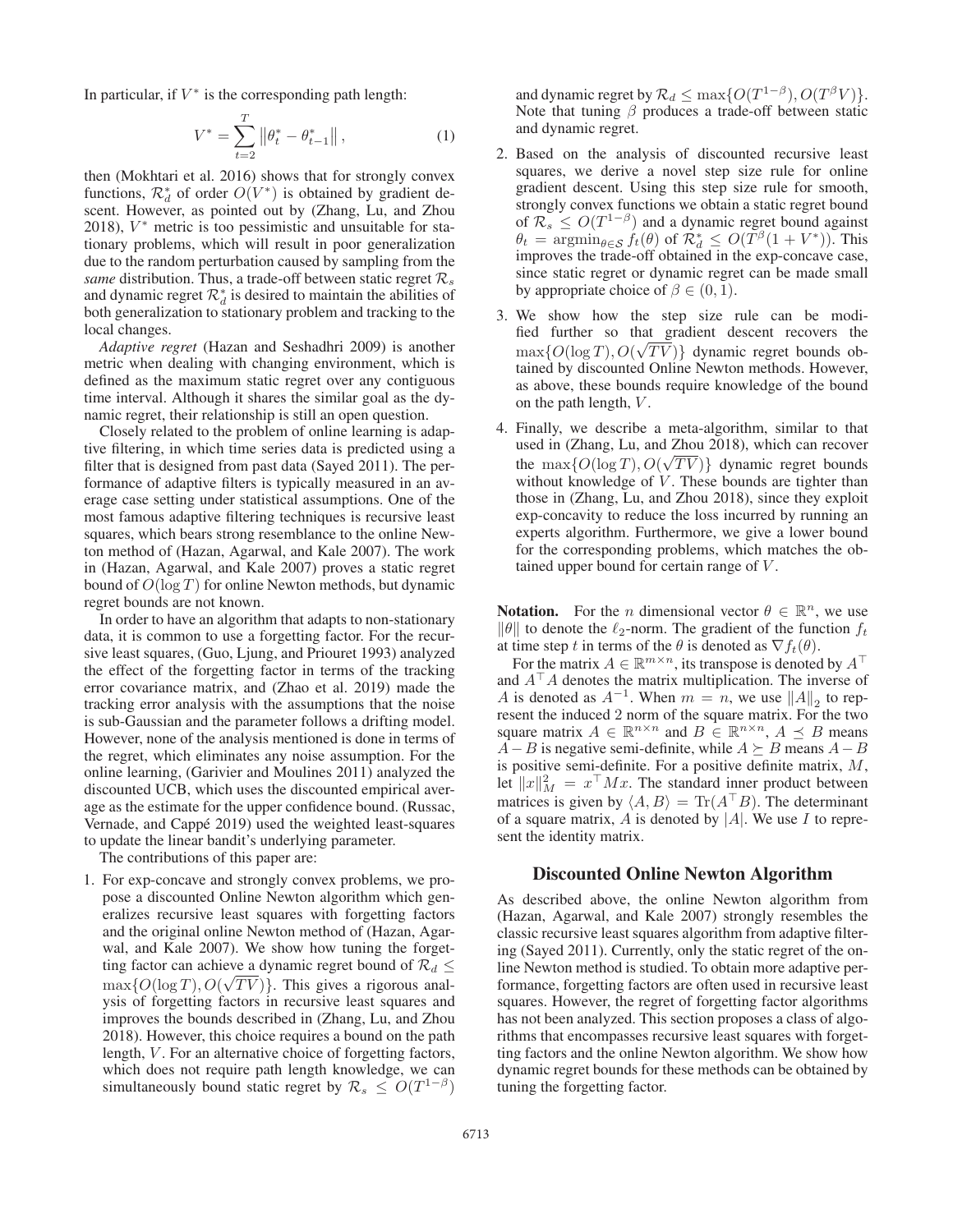First we describe the problem assumptions. Throughout the paper we assume that  $f_t : \mathcal{S} \to \mathbb{R}$  are convex, differentiable functions, S is a compact convex set,  $||x|| \le D$  for all  $x \in \mathcal{S}$ , and  $\|\nabla f_t(x)\| \leq \bar{G}$  for all  $x \in \mathcal{S}$ . Without loss of generality, we assume throughout the paper that  $D \geq 1$ .

In this section we assume that all of the objective functions,  $f_t : \mathcal{S} \to \mathbb{R}$  are  $\alpha$ -exp-concave for some  $\alpha > 0$ . This means that  $e^{-\alpha f_t(\theta)}$  is concave.

If  $f_t$  is twice differentiable, it can be shown that  $f_t$  is  $\alpha$ exp-concave if and only if

$$
\nabla^2 f_t(x) \succeq \alpha \nabla f_t(x) \nabla f_t(x)^\top
$$
 (2)

for all  $x \in \mathcal{S}$ .

For an  $\alpha$ -exp-concave function  $f_t$ , Lemma 4.2 of (Hazan 2016) implies that for all  $\rho \leq \frac{1}{2} \min\{\frac{1}{4GD}, \alpha\}$ , the follow-<br>ing bound holds for all x and y in S: ing bound holds for all x and y in  $S$ :

$$
f_t(y) \ge f_t(x) + \nabla f_t(x)^\top (y - x) +
$$

$$
\frac{\rho}{2} (x - y)^\top \nabla f_t(x) \nabla f_t(x)^\top (x - y). \quad (3a)
$$

2 In some variations on the algorithm, we will require extra conditions on the function,  $f_t$ . In particular, in one variation we will require  $\ell$ -strong convexity. which means that there is a number  $\ell > 0$  such that

$$
f_t(y) \ge f_t(x) + \nabla f_t(x)^\top (y - x) + \frac{\ell}{2} ||x - y||^2 \quad (3b)
$$

for all x and y in S. For twice-differentiable functions, strong convexity implies  $\alpha$ -exp-concavity for  $\alpha \le \ell/G^2$  on S.

In another variant, we will require that the following bound holds for all x and y in S:

$$
f_t(y) \ge f_t(x) + \nabla f_t(x)^\top (y - x) + \frac{1}{2} ||x - y||_{\nabla^2 f_t(x)}^2.
$$
\n(3c)

This bound does not correspond to a commonly used convexity class, but it does hold for the important special case of quadratic functions:  $f_t(x) = \frac{1}{2} ||y_t - A_t x||^2$ . This fact will be important for analyzing the classic discounted recursive least-squares algorithm. Note that if  $y_t$  and  $A_t$  are restricted to compact sets,  $\alpha$  can be chosen so that  $f_t$  is  $\alpha$ -exp-concave.

Additionally, the algorithms for strongly convex functions and those satisfying (3c) will require that the gradients  $\nabla f_t(x)$  are *u*-Lipschitz for all  $x \in S$  (equivalently,  $f_t(x)$ ) is u-smooth), which means the gradient  $\nabla f_t(x)$  satisfies the relation

$$
\|\nabla f_t(x) - \nabla f_t(y)\| \le u \|x - y\|, \forall t.
$$

This smoothness condition is equivalent to  $f_t(y) \leq f_t(x)$  +  $\nabla f_t(x)^T (y-x) + \frac{u}{2} ||y-x||^2$  and implies, in particular, that  $\nabla^2 f_t(x) \preceq uI$  $\nabla^2 f_t(x) \preceq uI.$ 

To accommodate these three different cases, we propose Algorithm 1, in which  $\Pi_S^{P_t}(y) = \operatorname{argmin}_{z \in S} \|z - y\|_{P_t}^2$  is the projection onto S with respect to the norm induced by the projection onto  $S$  with respect to the norm induced by  $P_t.$ 

By using Algorithm 1, the following theorem can be obtained:

### Algorithm 1 Discounted Online Newton Step

Given constants  $\epsilon > 0$ ,  $\eta > 0$ , and  $\gamma \in (0, 1)$ . Let  $\theta_1 \in \mathcal{S}$  and  $P_0 = \epsilon I$ . for  $t=1,\ldots,T$  do Play  $\theta_t$  and incur loss  $f_t(\theta_t)$ Observe  $\nabla_t = \nabla f_t(\theta_t)$  and  $H_t = \nabla^2 f_t(\theta_t)$  (if needed) Update  $P_t$ :  $P_t = \gamma P_{t-1} + \nabla_t \nabla_t^\top$ (Quasi-Newton) (4a)  $P_t = \gamma P_{t-1} + H_t$  (Full-Newton) (4b) Update  $\theta_t$ :  $\theta_{t+1} = \prod_{\mathcal{S}}^{P_t} \left( \theta_t - \frac{1}{\eta} P_t^{-1} \nabla_t \right)$ end for

Theorem 1. *Consider the following three cases of Algorithm 1:*

- *1.*  $f_t$  *is*  $\alpha$ -exp-concave. The algorithm uses  $\eta \leq$  $\frac{1}{2}$  min $\{\frac{1}{4GD}, \alpha\}$ ,  $\epsilon = 1^{\circ}$ , and (4a).
- *2.*  $f_t$  *is*  $\alpha$ -exp-concave and  $\ell$ -strongly convex while  $\nabla f_t(x)$ *is* u-Lipschitz. The algorithm uses  $\eta \leq \ell/u$ ,  $\epsilon = 1$ , and (4b)*.*
- *3.*  $f_t$  *is*  $\alpha$ -exp-concave and satisfy (3c) while  $\nabla f_t(x)$  *is* u-*Lipschitz. The algorithm uses*  $\eta \leq 1$ ,  $\epsilon = 1$ *, and* (4b)*.*

*For each of these cases, there are positive constants*  $a_1, \ldots a_4$  *such that* 

$$
\sum_{t=1}^{T} (f_t(\theta_t) - f_t(z_t)) \leq -a_1 T \log \gamma - a_2 \log(1 - \gamma) + \frac{a_3}{1 - \gamma} V + a_4
$$

*for all*  $z_1, \ldots, z_T \in S$  *such that*  $\sum_{t=2}^T ||z_t - z_{t-1}|| \leq V$ .

Due to space limits, the proof is in the arxiv's version. Now we describe some consequences of the theorem.

**Corollary 1.** *Setting*  $\gamma = 1 - T^{-\beta}$  *with*  $\beta \in (0, 1)$  *leads to the following form:*

$$
\sum_{t=1}^{T} (f_t(\theta_t) - f_t(z_t))
$$
  
\n
$$
\leq O(T^{1-\beta} + \beta \log T + T^{\beta} V)
$$

*Proof.* The first term is bounded as:

$$
-T \log \gamma = -T \log(1 - T^{-\beta})
$$
  

$$
\leq \frac{T^{1-\beta}}{1 - T^{-\beta}} = O(T^{1-\beta}),
$$

where the inequality follows from  $-\log(1-x) \le \frac{x}{1-x}$  for  $0 \le x < 1$ .  $0 \leq x < 1$ .

 $\Box$ 

The other terms follow by direct calculation.

This corollary guarantees that the static regret is bounded in the order of  $O(T^{1-\beta})$  since  $V = 0$  in that case. The dynamic regret is of order  $O(T^{1-\beta} + T^{\beta}V)$ . By choosing dynamic regret is of order  $O(T^{1-\beta} + T^{\beta}V)$ . By choosing  $\beta \in (0, 1)$  we are guaranteed that both the static and dy- $\beta \in (0, 1)$ , we are guaranteed that both the static and dynamic regrets are both sublinear in T as long as  $V < O(T)$ . Also, small static regret can be obtained by setting  $\beta$  near 1.

<sup>&</sup>lt;sup>1</sup>The value used here is only for proof simplicity, please see Meta-algorithm Section for more discussion.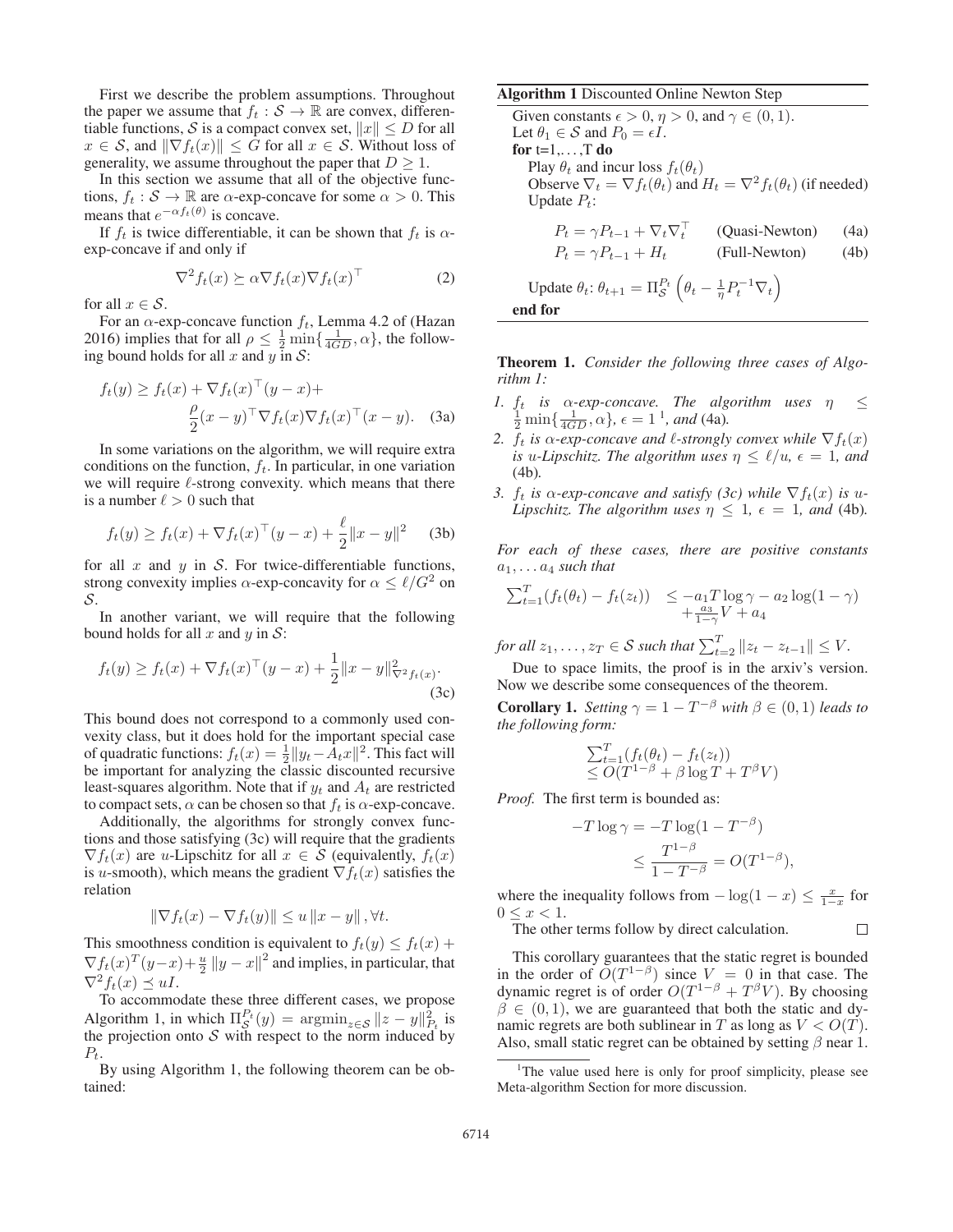In the setting of Corollary 1, the algorithm parameters do not depend on the path length  $V$ . Thus, the bounds hold for any path length, whether or not it is known a priori. The next corollary shows how tighter bounds could be obtained if knowledge of V were exploited in choosing the discount factor,  $\gamma$ .

**Corollary 2.** *Setting*  $\gamma = 1 - \frac{1}{2}$ <br>*the form:*  $\sqrt{\frac{\max\{V,\log^2 T/T\}}{2DT}}$  *leads to the form:*

$$
\sum_{t=1}^{T} (f_t(\theta_t) - f_t(z_t)) \le \max\{O(\log T), O(\sqrt{TV})\}
$$

The proof is similar to the proof of Corollary 1.

Note that Corollary 2 implies that the discounted Newton method achieves logarithmic static regret by setting  $V = 0$ . This matches the bounds obtained in (Hazan, Agarwal, and Kale 2007). For positive path lengths bounded by  $V$ , we improve the  $O(\sqrt{T(1+V)})$  dynamic bounds from (Zhang,  $I_{\text{JJ}}$  and Zhou 2018). However, the algorithm above cur-Lu, and Zhou 2018). However, the algorithm above current requires knowing a bound on the path length, whereas (Zhang, Lu, and Zhou 2018) achieves its bound without knowing the path length, a priori.

If we view V as the variation budget that  $z_1^T = z_1, \ldots, z_T$ <br>n vary over S like in (Beshes, Gur, and Zeevi 2015), and can vary over  $S$  like in (Besbes, Gur, and Zeevi 2015), and use this as a pre-fixed value to allow the comparator sequence to vary arbitrarily over the set of admissible comparator sequence  $\{z_1^T \in \mathcal{S} : \sum_{t=2}^T \mathcal{S} \}$ T  $\sum_{t=2}$   $||z_t - z_{t-1}|| \le V$ , we can

tune  $\gamma$  in terms of V.

In order to bound the dynamic regret without knowing a bound on the path length, the method of (Zhang, Lu, and Zhou 2018) runs a collection of gradient descent algorithms in parallel with different step sizes and then uses a metaoptimization (Cesa-Bianchi and Lugosi 2006) to weight their solutions. In a later section, we will show how a related meta-optimization over the discount factor leads to  $\max\{O(\log T), O(\sqrt{T}V)\}\$  dynamic regret bounds for un-<br>known V known  $V$ .

For the Algorithm 1, we need to invert  $P_t$ , which can be achieved in time  $O(n^2)$  for the Quasi-Newton case in (4a) by utilizing the matrix inversion lemma. However, for the Full-Newton step (4b), the inversion requires  $O(n^3)$  time.

### From Forgetting Factors to a Step Size Rule

In the next few sections, we aim to derive gradient descent rules that achieve similar static and regret bounds to the discounted Newton algorithm, without the cost of inverting matrices. We begin by analyzing the special case of quadratic functions of the form:

$$
f_t(\theta) = \frac{1}{2} \left\| \theta - y_t \right\|^2, \tag{5}
$$

where  $y_t \in S$ . In this case, we will see that discounted recursive least squares can be interpreted as online gradient descent with a special step size rule. We will show how this step size rule achieves a trade-off between static regret and dynamic regret with the specific comparison sequence

 $\theta_t^* = y_t = \operatorname{argmin}_{\theta \in \mathcal{S}} f_t(\theta)$ . For a related analysis of more connected analysis of more general quadratic functions,  $f_t(\theta) = \frac{1}{2} ||A_t \theta - y_t||^2$ , please see the arxiv's version. see the arxiv's version.

Note that the previous section focused on dynamic regret for arbitrary comparison sequences,  $z_1^T \in S$ . The analysis techniques in this and the next section are specialized to techniques in this and the next section are specialized to comparisons against  $\theta_t^* = \operatorname{argmin}_{\theta \in \mathcal{S}} f_t(\theta)$ , as studied in works such as (Mokhtari et al. 2016) works such as (Mokhtari et al. 2016; Yang et al. 2016).

Classic discounted recursive least squares corresponds to Algorithm 1 running with full Newton steps,  $\eta = 1$ , and initial matrix  $P_0 = 0$ . When  $f_t$  is defined as in (5) we have initial matrix  $P_0 = 0$ . When  $f_t$  is defined as in (5), we have<br>that  $P_t = \sum_{k=1}^{t-1} c_k t$ . Thus, the undate rule can be expressed that  $P_t = \sum_{k=0}^{t-1} \gamma^k I$ . Thus, the update rule can be expressed<br>in the following equivalent ways: in the following equivalent ways:

$$
\theta_{t+1} = \underset{\theta \in \mathcal{S}}{\operatorname{argmin}} \sum_{i=1}^{t} \gamma^{i-1} f_{t+1-i}(\theta) \tag{6a}
$$

$$
= \frac{\gamma - \gamma^t}{1 - \gamma^t} \theta_t + \frac{1 - \gamma}{1 - \gamma^t} y_t
$$
(6b)

$$
= \theta_t - P_t^{-1} \nabla f_t(\theta_t)
$$
 (6c)

$$
= \theta_t - \eta_t \nabla f_t(\theta_t), \tag{6d}
$$

where  $\eta_t = \frac{1-\gamma}{1-\gamma^t}$ . Note that since  $y_t \in S$ , no projection steps are needed.

The above update is the ubiquitous gradient descent with a changing step size. The only difference from the standard methods is the choice of  $\eta_t$ , which will lead to the useful trade-off between dynamic regret  $\mathcal{R}^*_{d}$  and static regret to maintain the abilities of both generalization to stationary problem and tracking to the local changes.

By using the above update, we can get the relationship between  $\theta_{t+1} - \theta_t^*$  and  $\bar{\theta}_t - \theta_t^*$  as the following result:

**Lemma 1.** Let  $\theta_t^* = \operatorname{argmin}_{\theta S} f_t(\theta)$  in Eq.(5). When using the discounted recursive least-squares undate in Eq.(6) we *the discounted recursive least-squares update in Eq.*(6)*, we have the following relation:*

$$
\theta_{t+1} - \theta_t^* = \frac{\gamma - \gamma^t}{1 - \gamma^t} (\theta_t - \theta_t^*)
$$

*Proof.* Since  $\theta_t^* = \operatorname{argmin} f_t(\theta) = y_t$ , for  $\theta_{t+1} - \theta_t^*$ , we have: have:

$$
\theta_{t+1} - \theta_t^* = \theta_{t+1} - y_t
$$
  
= 
$$
\frac{\gamma - \gamma^t}{1 - \gamma^t} \theta_t + \frac{1 - \gamma}{1 - \gamma^t} y_t - y_t
$$
  
= 
$$
\frac{\gamma - \gamma^t}{1 - \gamma^t} (\theta_t - y_t) = \frac{\gamma - \gamma^t}{1 - \gamma^t} (\theta_t - \theta_t^*)
$$

Recall from (1) that the path length of optimizer sequence is denoted by  $V^*$ . With the help of Lemma 1, we can upper bound the dynamic regret  $\mathcal{R}_d^*$  in the next theorem:

**Theorem 2.** Let  $\theta_t^*$  be the solution to  $f_t(\theta)$  in Eq.(5).<br>When using the discounted recursive least-squares undate *When using the discounted recursive least-squares update in Eq.*(6) *with*  $1 - \gamma = 1/T^{\beta}, \beta \in (0, 1)$ *, we can upper bound the dynamic regret as:*

$$
\mathcal{R}_d^* \le 2DT^{\beta}(\|\theta_1 - \theta_1^*\| + V^*)
$$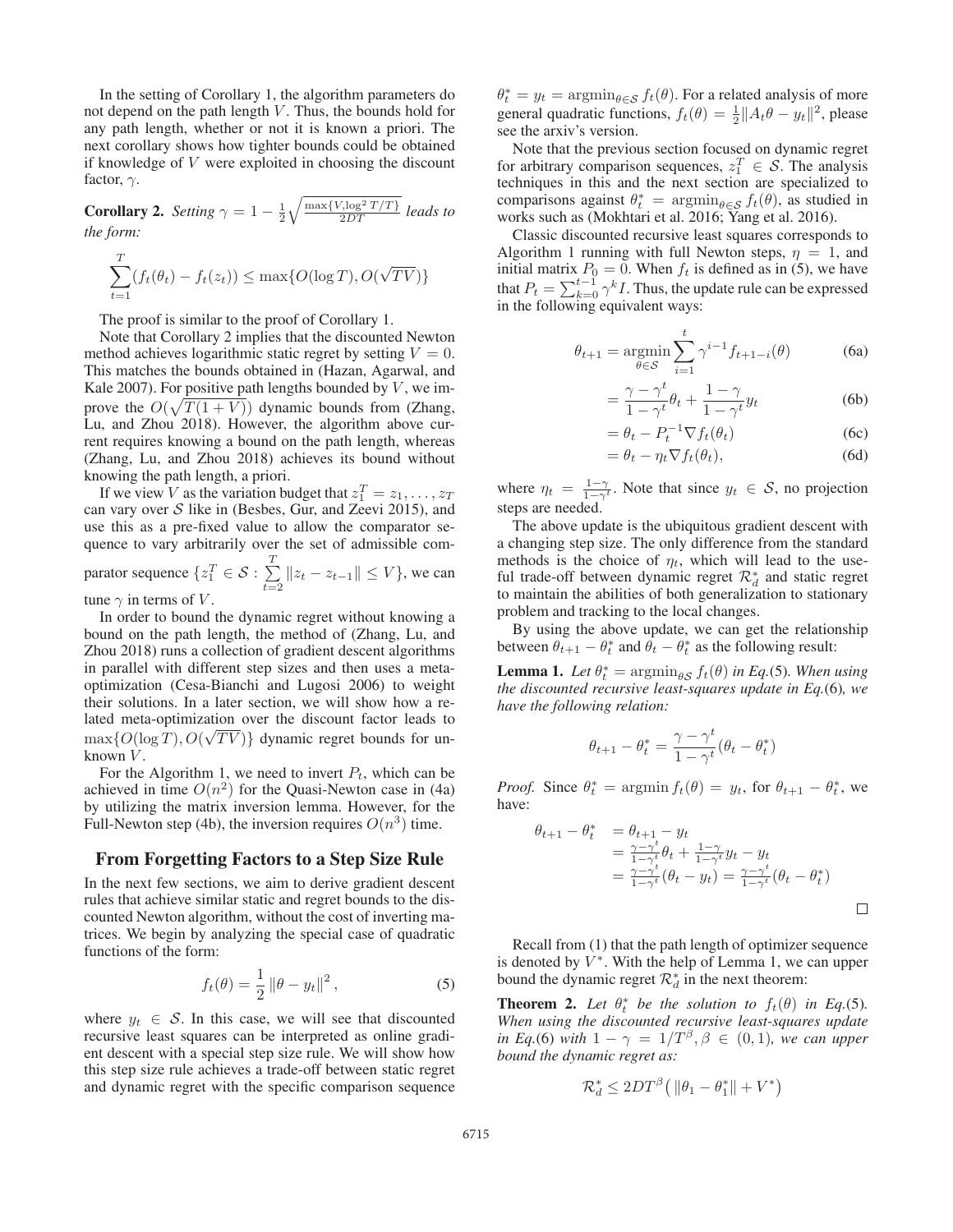*Proof.* According to the Mean Value Theorem, there exists a vector  $x \in \{v \mid v = \delta \theta_t + (1 - \delta) \theta_t^*, \delta \in [0, 1]\}$  such that  $f_t(\theta_t) - f_t(\theta_t^*) = \nabla f_t(\theta_t^*) \cdot \theta_t^* \cdot \theta_t^* \cdot \theta_t^*$  $f_t(\theta_t) - f_t(\theta_t^*) = \nabla f_t(x)^T (\dot{\theta}_t - \theta_t^*) \leq \|\nabla f_t(x)\| \|\theta_t - \theta_t^*\|.$ <br>For our problem  $\|\nabla f_t(x)\| = \|x - y_t\| \leq \|x\| + \|y_t\|$  For For our problem,  $\|\nabla f_t(x)\| = \|x - y_t\| \le \|x\| + \|y_t\|$ . For  $\|x\|$  we have:  $||x||$ , we have:

$$
||x|| = ||\delta \theta_t + (1 - \delta) \theta_t^*||
$$
  
\n
$$
\leq \delta ||\theta_t|| + (1 - \delta) ||y_t||
$$
  
\n
$$
= \delta \left\| \frac{\sum_{i=1}^{t-1} \gamma^{i-1} y_{t-i}}{\sum_{i=1}^{t-1} \gamma^{i-1}} \right\| + (1 - \delta) ||y_t||
$$
  
\n
$$
\leq D
$$

where the second inequality is due to  $||y_i|| \leq D$ ,  $\forall i$ .

As a result, the norm of the gradient can be upper bounded as  $\|\nabla f_t(x)\| \le 2D$ . Then we have  $\mathcal{R}_d^* = \sum_{t=1}^{\infty}$  $\overline{\tau}$  $\sum_{t=1}$  $\Big(f_t(\theta_t)$  –  $f_t(\theta_t^*)\Big) \leq 2D \sum_{t=1}^T$  $\tau$  $\sum_{t=1}$  $\|\theta_t - \theta_t^*\|$ . Now we could instead upper

bound  $\sum$  $\tau$  $\sum_{t=1}$  $\|\theta_t - \theta_t^*\|$ , which can be achieved as follows:

$$
\begin{aligned} &\sum_{t=1}^T\|\theta_t-\theta_t^*\|\\ &=\|\theta_1-\theta_1^*\|+\sum_{t=2}^T\left\|\theta_t-\theta_{t-1}^*+\theta_{t-1}^*-\theta_t^*\right\|\\ &\leq \|\theta_1-\theta_1^*\|+\sum_{t=1}^{T-1}\|\theta_{t+1}-\theta_t^*\|+\sum_{t=2}^T\left\|\theta_t^*-\theta_{t-1}^*\right\|\\ &=\|\theta_1-\theta_1^*\|+\sum_{t=1}^{T-1}\tfrac{\gamma-\gamma^t}{1-\gamma^t}\left\|\theta_t-\theta_t^*\right\|+\sum_{t=2}^T\left\|\theta_t^*-\theta_{t-1}^*\right\|\\ &\leq \|\theta_1-\theta_1^*\|+\sum_{t=1}^T\tfrac{\gamma-\gamma^t}{1-\gamma^t}\left\|\theta_t-\theta_t^*\right\|+\sum_{t=2}^T\left\|\theta_t^*-\theta_{t-1}^*\right\| \end{aligned}
$$

where in the second equality, we substitute the result from Lemma 1.

From the above inequality, we get

$$
\sum_{t=1}^{T} \left( 1 - \frac{\gamma - \gamma^{t}}{1 - \gamma^{t}} \right) ||\theta_{t} - \theta_{t}^{*}|| \le ||\theta_{1} - \theta_{1}^{*}|| + \sum_{t=2}^{T} ||\theta_{t}^{*} - \theta_{t-1}^{*}||
$$
\n
$$
\text{Since } \left( 1 - \frac{\gamma - \gamma^{t}}{1 - \gamma^{t}} \right) = \frac{1 - \gamma}{1 - \gamma^{t}} \ge 1 - \gamma, \text{ we get}
$$
\n
$$
\sum_{t=1}^{T} ||\theta_{t} - \theta_{t}^{*}|| \le \frac{1}{1 - \gamma} ||\theta_{1} - \theta_{1}^{*}|| + \frac{1}{1 - \gamma} \sum_{t=2}^{T} ||\theta_{t}^{*} - \theta_{t-1}^{*}||
$$
\n
$$
= T^{\beta} (||\theta_{1} - \theta_{1}^{*}|| + \sum_{t=2}^{T} ||\theta_{t}^{*} - \theta_{t-1}^{*}||)
$$
\n
$$
\text{Thus, } \mathcal{R}_{d} \le 2D \sum_{t=1}^{T} ||\theta_{t} - \theta_{t}^{*}|| \le 2DT^{\beta} (||\theta_{1} - \theta_{1}^{*}|| + \epsilon_{t-1}^{T} ||\theta_{1}^{*} - \theta_{1}^{*}|| + \epsilon_{t-1}^{T} ||\theta_{1}^{*} - \theta_{1}^{*}|| + \epsilon_{t-1}^{T} ||\theta_{1}^{*} - \theta_{1}^{*}|| + \epsilon_{t-1}^{T} ||\theta_{1}^{*} - \theta_{1}^{*}|| + \epsilon_{t-1}^{T} ||\theta_{1}^{*} - \theta_{1}^{*}|| + \epsilon_{t-1}^{T} ||\theta_{1}^{*} - \theta_{1}^{*}|| + \epsilon_{t-1}^{T} ||\theta_{1}^{*} - \theta_{1}^{*}|| + \epsilon_{t-1}^{T} ||\theta_{1}^{*} - \theta_{1}^{*}|| + \epsilon_{t-1}^{T} ||\theta_{1}^{*} - \theta_{1}^{*}|| + \epsilon_{t-1}^{T} ||\theta_{1}^{*} - \theta_{1}^{*}|| + \epsilon_{t-1}^{T} ||\theta_{1}^{*} - \theta_{1}^{*}|| + \epsilon_{t-1
$$

$$
\sum_{t=1}^{T} ||\theta_t^* - \theta_{t-1}^*||).
$$

Theorem 2 shows that if we choose the discounted factor  $\gamma = 1 - T^{-\beta}$  we obtain a dynamic regret of  $O(T^{\beta}(1+V^*)).$ This is a refinement of the Corollary 1 since the bound no longer has the  $T^{1-\beta}$  term. Thus, the dynamic regret can be made small by choosing a small  $\beta$ .

In the next theorem, we will show that this carefully chosen  $\gamma$  can also lead to useful static regret, which can give us a trade-off and solve the dilemma of generalization for stationary problems versus the tracking for local changes.

**Theorem 3.** Let  $\theta^*$  be the solution to  $\min_{t=1}^T$ t=1 *using the discounted recursive least-squares update in*  $f_t(\theta)$ *. When Eq.*(6) *with*  $1 - \gamma = 1/T^{\beta}, \beta \in (0, 1)$ *, we can upper bound the static regret as:*

$$
\mathcal{R}_s \leq O(T^{1-\beta})
$$

Recall that the algorithm of this section can be interpreted both as a discounted recursive least squares method, and as a gradient descent method. As a result, this theorem is actually a direct consequence of Corollary 1, by setting  $V = 0$ . However, we will give a separate proof in the arxiv, since the techniques extend naturally to the analysis of more general work on gradient descent methods of the next section.

Our Theorems 2 and 3 build a trade-off between dynamic and static regret by the carefully chosen discounted factor  $\gamma$ . Compared with the result from the last section, there are two improvements: 1. The two regrets are decoupled so that we could reduce the  $\beta$  to make the dynamic regret  $\mathcal{R}_d^*$  result smaller than bound from Corollary 1; 2. The update is the first-order gradient descent, which is computationally more efficient than second order methods.

In the next section, we will consider the strongly convex and smooth case, whose result is inspired by this section's analysis.

## Online Gradient Descent for Smooth, Strongly Convex Problems

In this section, we generalize the results of the previous section idea to functions which are  $\ell$ -strongly convex and  $u$ smooth. We will see that similar bounds on  $\mathcal{R}_s$  and  $\mathcal{R}_d^*$  can be obtained.

Our proposed update rule for the prediction  $\theta_{t+1}$  at time step  $t + 1$  is:

$$
\theta_{t+1} = \underset{\theta \in \mathcal{S}}{\operatorname{argmin}} \left\| \theta - (\theta_t - \eta_t \nabla f_t(\theta_t)) \right\|^2 \tag{7}
$$

where  $\eta_t = \frac{1-\gamma}{\ell(\gamma - \gamma^t) + u(1-\gamma)}$  and  $\gamma \in (0, 1)$ .<br>This undete rule generalizes the step site

This update rule generalizes the step size rule from the last section.

Before getting to the dynamic regret, we will first derive the relation between  $\|\theta_{t+1} - \theta_t^*\|$  and  $\|\theta_t - \theta_t^*\|$  to try to mimic the result in Lemma 1 of the quadratic case: mimic the result in Lemma 1 of the quadratic case:

**Lemma 2.** Let  $\theta_t^* \in S$  be the solution to  $f_t(\theta)$  which is strongly convex and smooth. When we use the undate in *strongly convex and smooth. When we use the update in Eq.*(7)*, the following relation is obtained:*

$$
\|\theta_{t+1} - \theta_t^*\| \le \sqrt{1 - \frac{l(1-\gamma)}{u(1-\gamma) + l\gamma}} \|\theta_t - \theta_t^*\|
$$

Due to space limits, the proof is in the arxiv's version. Now we are ready to present the dynamic regret result: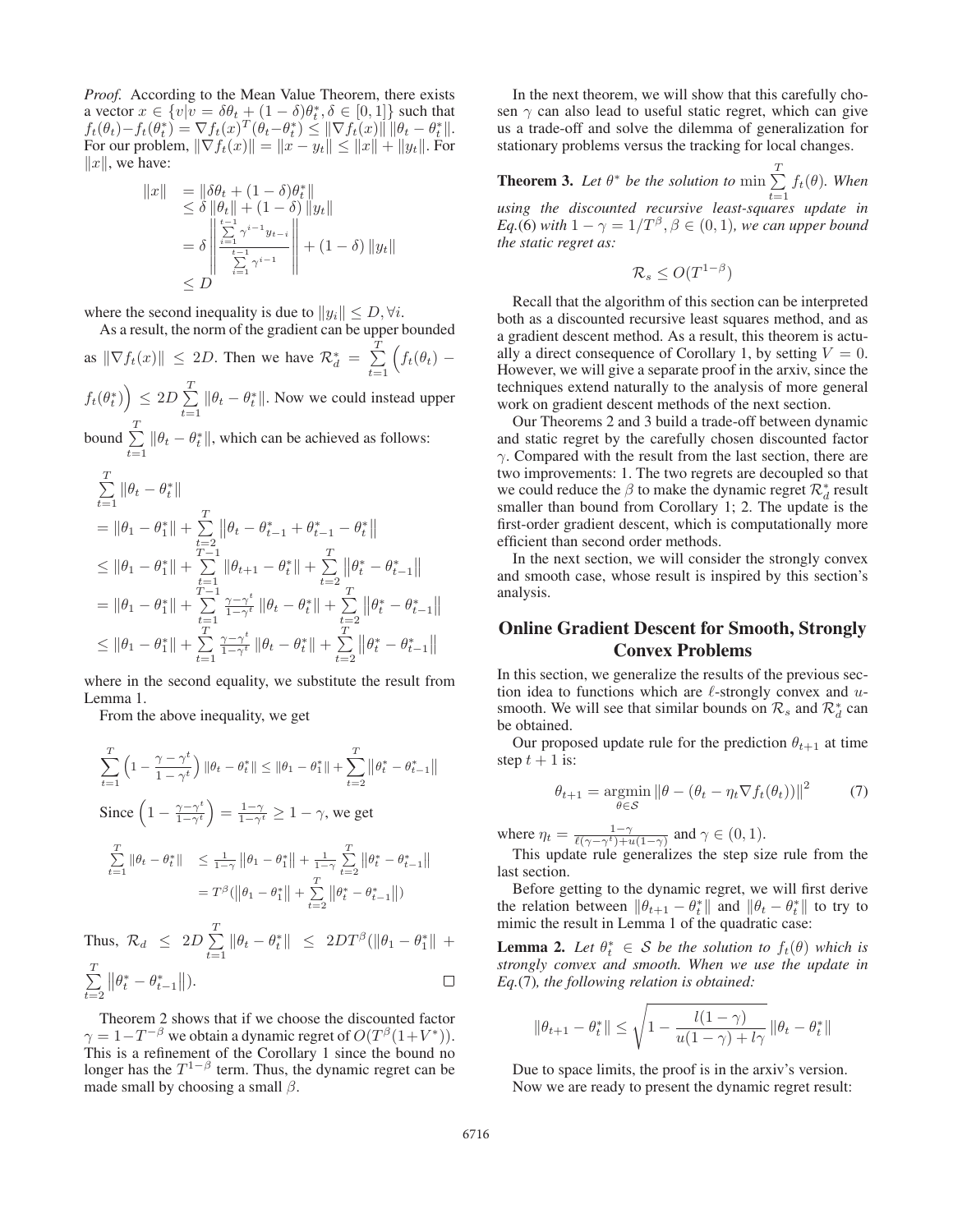**Theorem 4.** Let  $\theta_t^*$  be the solution to  $f_t(\theta), \theta \in S$ . When using the undate in Eq. (7) with  $1 - \gamma = 1/T^{\beta}$   $\beta \in (0, 1)$ *using the update in Eq.*(7) *with*  $1 - \gamma = 1/T^{\beta}, \beta \in (0, 1)$ *, we can upper bound the dynamic regret:*

$$
\mathcal{R}_d^* \le G(2(T^{\beta} - 1) + u/l)(\|\theta_1 - \theta_1^*\| + V^*)
$$

The proof follows the similar steps in the proof of Theorem 2. Due to space limits, please refer to the version in arxiv.

Theorem 4's result seems promising in achieving the trade-off, since it has a similar form of the result from quadratic problems in Theorem 2. Next, we will present the static regret result, which assures that the desired trade-off can be obtained.

**Theorem 5.** Let  $\theta^*$  be the solution to  $\min_{\theta \in \mathcal{S}} \sum_{t=1}$  $\tau$  $\sum_{t=1} f_t(\theta)$ *. When*<br> $\sum_{t=1}^{\infty} f_t(\theta)$  *s* = (0, 1) *using the update in Eq.*(7) *with*  $1 - \gamma = 1/T^{\beta}, \beta \in (0, 1)$ *, we can upper bound the static regret:*

$$
\mathcal{R}_s \leq O(T^{1-\beta})
$$

The proof follows the similar steps in the proof of Theorem 3. Due to space limits, please refer to the version in arxiv.

The regret bounds of this section are similar to those obtained for simple quadratics. Thus, this gradient descent rule maintains all of the advantages over the discounted Newton method that were described in the previous section and the advantages of trading off static regret and dynamic regret  $\mathcal{R}_d^*$ .

## Online Gradient Descent for Strongly Convex Problems

In this section, we extend step size idea from previous section to problems which are  $\ell$ -strongly convex, but not necessarily smooth. We obtain a dynamic regret of  $\mathcal{R}_d \leq$  $\max\{O(\log T), O(\sqrt{T}V)\}\$ , similar to the discounted online<br>Newton method However, our analysis does not lead to the Newton method. However, our analysis does not lead to the clean trade-off of  $\mathcal{R}_s \leq O(T^{1-\beta})$  and  $\mathcal{R}_d^* \leq O(T^{\beta}(1 + L^{*}))$  obtained when smoothness is also used  $V^*$ )) obtained when smoothness is also used.

The update rule is online gradient descent:

$$
\theta_{t+1} = \underset{\theta \in \mathcal{S}}{\operatorname{argmin}} \left\| \theta - (\theta_t - \eta_t \nabla f_t(\theta_t)) \right\|^2 \tag{8}
$$

where  $\eta_t = \frac{1-\gamma}{\ell(1-\gamma^t)}$ , and  $\gamma \in (0, 1)$ .<br>We can see that the undetermined

We can see that the update rule is the same as the one in Eq.(7) while the step size  $\eta_t$  is replaced with  $\frac{1-\gamma}{\ell(1-\gamma^t)}$ .

By using the new step size with the update rule in Eq.(8), we can obtain the following dynamic regret bound:

**Theorem 6.** *If using the update rule in Eq.*(8) *with*  $\eta_t = \frac{1-\gamma}{\ell(1-\gamma^t)}$  *and*  $\gamma \in (0,1)$ *, the following dynamic regret can be obtained:*

$$
\sum_{t=1}^{T} \left( f_t(\theta_t) - f_t(z_t) \right) \le 2D\ell \frac{1}{1 - \gamma} V + \frac{G^2}{2} \sum_{t=1}^{T} \eta_t
$$

*Proof.* According to the non-expansive property of the projection operator and the update rule in Eq.(8), we have

$$
\|\theta_{t+1} - z_t\|^2 \le \|\theta_t - \eta_t \nabla f_t(\theta_t) - z_t\|^2 \n= \|\theta_t - z_t\|^2 - 2\eta_t \nabla f_t(\theta_t)^T (\theta_t - z_t) \n+ \eta_t^2 \|\nabla f_t(\theta_t)\|^2
$$

The reformulation gives us

$$
\nabla f_t(\theta_t)^T (\theta_t - z_t) \leq \frac{1}{2\eta_t} \left( \|\theta_t - z_t\|^2 - \|\theta_{t+1} - z_t\|^2 \right) + \frac{\eta_t}{2} \|\nabla f_t(\theta_t)\|^2
$$
(9)

Moreover, from the strong convexity, we have  $f_t(z_t) \geq$  $f_t(\theta_t) + \nabla f_t(\theta_t)^T (z_t - \theta_t) + \frac{\ell}{2} ||z_t - \theta_t||^2$ , which is equiva-<br>long to  $\nabla f_t(\theta) \hat{T}(\theta - \alpha) \geq f_t(\theta) - f_t(\alpha) + \frac{\ell}{2} ||z_t - \theta||^2$ lent to  $\nabla f_t(\theta_t)^T (\theta_t - z_t) \geq \overline{f_t}(\theta_t) - f_t(z_t) + \frac{\ell}{2} ||z_t - \theta_t||^2$ .<br>Combined with Eq. (9), we have Combined with Eq.(9), we have

$$
f_t(\theta_t) - f_t(z_t) \leq \frac{1}{2\eta_t} \left( \left\| \theta_t - z_t \right\|^2 - \left\| \theta_{t+1} - z_t \right\|^2 \right) + \frac{\eta_t}{2} \left\| \nabla f_t(\theta_t) \right\|^2 - \frac{\ell}{2} \left\| z_t - \theta_t \right\|^2
$$
\n(10)

Then we can lower bound  $||\theta_{t+1} - z_t||^2$  by

$$
\|\theta_{t+1} - z_t\|^2 = \|\theta_{t+1} - z_{t+1}\|^2 + \|z_{t+1} - z_t\|^2 + 2(\theta_{t+1} - z_{t+1})^\top (z_{t+1} - z_t) \geq \|\theta_{t+1} - z_{t+1}\|^2 - 4D\|z_{t+1} - z_t\|
$$
\n(11)

Combining (10) and (11) gives

$$
f_t(\theta_t) - f_t(z_t)
$$
  
\n
$$
\leq \frac{1}{2\eta_t} (\|\theta_t - z_t\|^2 - \|\theta_{t+1} - z_{t+1}\|^2) + \frac{2D}{\eta_t} \|z_{t+1} - z_t\|
$$
  
\n
$$
+ \frac{\eta_t}{2} \|\nabla f_t(\theta_t)\|^2 - \frac{\ell}{2} \|z_t - \theta_t\|^2
$$

Summing over  $t$  from 1 to  $T$ , dropping the term  $-\frac{1}{2\eta_T} \|\theta_{T+1} - z_{T+1}\|^2$ , setting  $z_{T+1} = z_T$ , using the in-<br>constitutive  $\|\nabla f(\theta)\|^2 \leq C^2$  and the expression situation equality  $\|\nabla f_t(\theta_t)\|^2 \leq G^2$ , and re-arranging gives

$$
\sum_{t=1}^{T} \left( f_t(\theta_t) - f_t(z_t) \right)
$$
\n
$$
\leq \frac{1}{2} \left( \frac{1}{\eta_1} - \ell \right) ||\theta_1 - z_1||^2 + \frac{1}{2} \sum_{t=1}^{T} \left( \frac{1}{\eta_t} - \frac{1}{\eta_{t-1}} - \ell \right) ||\theta_t - z_t||^2
$$
\n
$$
+ 2D \sum_{t=1}^{T-1} \frac{1}{\eta_t} ||z_{t+1} - z_t|| + \frac{G^2}{2} \sum_{t=1}^{T} \eta_t
$$
\n
$$
\leq 2D\ell \frac{1}{1-\gamma} V + \frac{G^2}{2} \sum_{t=1}^{T} \eta_t
$$

where for the second inequality, we use the following results:  $\frac{1}{\eta_1} - \ell = 0$ ,  $\frac{1}{\eta_t} - \frac{1}{\eta_{t-1}} - \ell = \frac{\ell(1-\gamma)(\gamma^{t-1}-1)}{1-\gamma} \leq 0$ ,  $\frac{1}{\eta_t} = \frac{\ell(1-\gamma^t)}{1-\gamma} \le \frac{\ell}{1-\gamma}$ , and the definition of V.  $\Box$ 

Similar to the case of discounted online Newton methods, if a bound on the path length,  $V$ , is known, the discount factor can be tuned to achieve low dynamic regret:

**Corollary 3.** By setting  $\gamma = 1 - \frac{1}{2}$ <br>following bound can be obtained: **Corollary 3.** By setting  $\gamma = 1 - \frac{1}{2} \sqrt{\frac{\max\{V, \log^2 T / T\}}{2DT}}$ , the following bound can be obtained:

$$
\sum_{t=1}^{T} \left( f_t(\theta_t) - f_t(z_t) \right) \leq \max \{ O(\log T), O(\sqrt{TV}) \}.
$$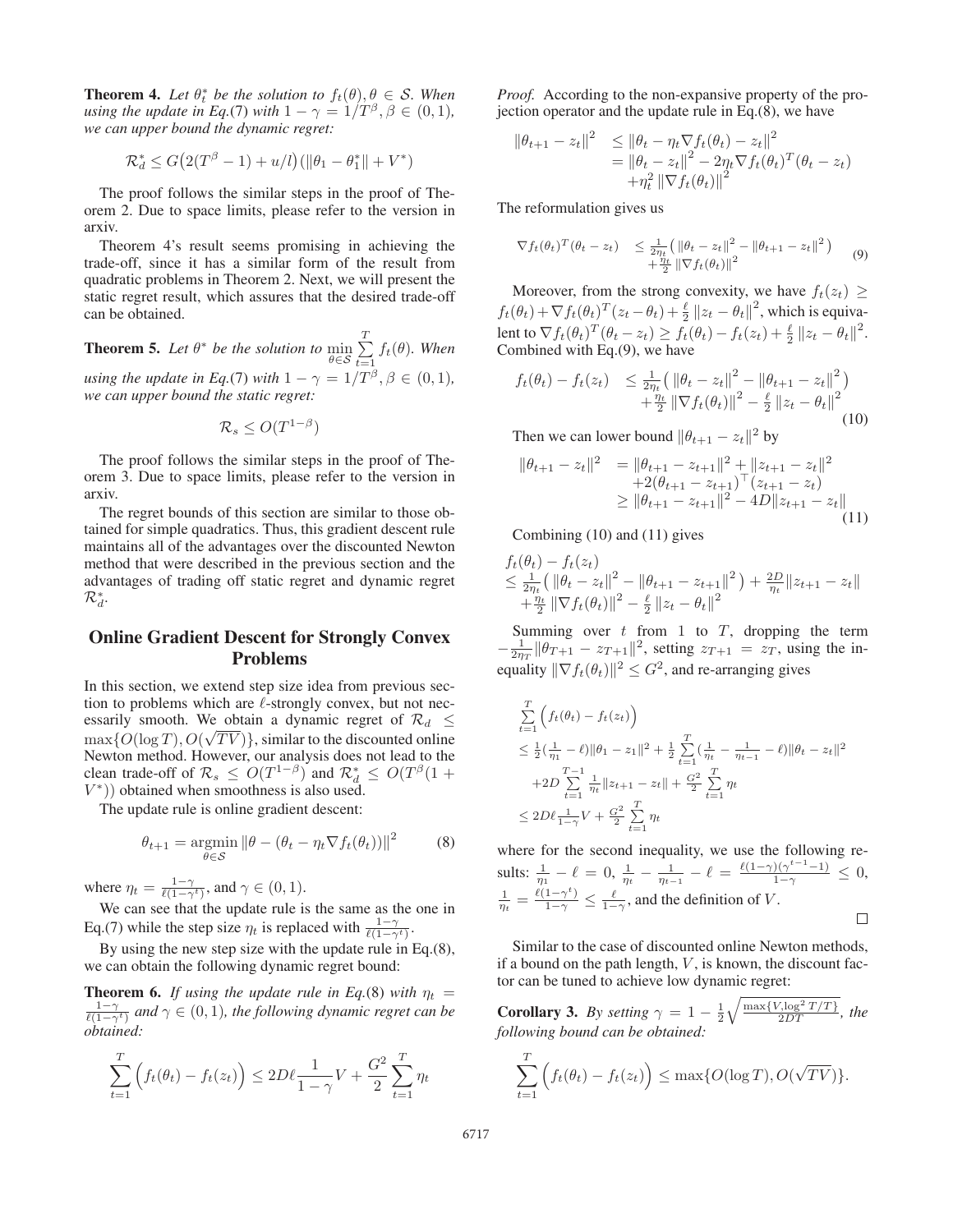This result is tighter than the  $O(\sqrt{T(1 + V)})$  bound ob-<br>ned by (Zhang Lu, and Zhou 2018) on convex functions tained by (Zhang, Lu, and Zhou 2018) on convex functions, but not directly comparable to the  $O(V^*)$  bounds obtained in (Mokhtari et al. 2016) for smooth, strongly convex functions.

Similar to the Corollary 2 on discounted online Newton methods, Corollary 3 requires knowing  $V$ . In the next section, we will see how a meta-algorithm can be used to obtain the same bounds without knowing  $V$ .

#### Meta-algorithm

In previous sections, we discussed the results on dynamic regret for both  $\alpha$ -exp-concave and  $\ell$ -strongly convex objectives. The tightest regret bounds were obtained by choosing a discount factor that depends on  $V$ , a bound on the path length. In this section, we solve this issue by running multiple algorithms in parallel with different discount factors.

For online convex optimization, a similar meta-algorithm has been used by (Zhang, Lu, and Zhou 2018) to search over step sizes. However, the method of (Zhang, Lu, and Zhou 2018) cannot be used directly in either the  $\alpha$ -exp-concave or  $\ell$ -strongly convex case due to the added  $O(\sqrt{T})$  regret from<br>running multiple algorithms. In order to remove this factor running multiple algorithms. In order to remove this factor, we exploit the exp-concavity in the experts algorithm, as in Chapter 3 in (Cesa-Bianchi and Lugosi 2006).

In this section, we will show that by using appropriate parameters and analysis designed specifically for our cases, the meta-algorithm can be used to solve our issues.

#### Algorithm 2 Meta-Algorithm

Given step size  $\lambda$ , and a set  $\mathcal H$  containing discount factors for each algorithm.

Activate a set of algorithms  $\{A^{\gamma}|\gamma \in \mathcal{H}\}\$  by calling Algorithm 1 (exp-concave case) or the update in Eq.(8) (strongly convex case) for each parameter  $\gamma \in \mathcal{H}$ . Sort  $\gamma$  in descending order  $\gamma_1 \ge \gamma_2 \ge \cdots \ge \gamma_N$ , and set  $w_1^{\gamma_i} = \frac{C}{i(i+1)}$  with  $C = 1 + 1/|\mathcal{H}|$ .

for 
$$
t=1,\ldots,T
$$
 do

Obtain  $\theta_t^{\gamma}$  from each algorithm  $A^{\gamma}$ .

Play  $\theta_t = \sum_{\gamma \in \mathcal{H}}$  $w_t^{\gamma} \theta_t^{\gamma}$ , and incur loss  $f_t(\theta_t^{\gamma})$  for each  $\theta_t^{\gamma}$ . Update  $w_t^{\gamma}$  by

$$
w_{t+1}^{\gamma} = \frac{w_t^{\gamma} \exp(-\lambda f_t(\theta_t^{\gamma}))}{\sum_{\mu \in \mathcal{H}} w_t^{\mu} \exp(-\lambda f_t(\theta_t^{\mu}))}.
$$

Send back the gradient  $\nabla f_t(\theta_t^{\gamma})$  for each algorithm  $A^{\gamma}$ . end for

#### Exp-concave case

Before showing the regret result, we first show that the cumulative loss of the meta-algorithm is comparable to all  $A^{\gamma} \in \mathcal{H}$ :

**Lemma 3.** *If*  $f_t$  *is*  $\alpha$ -*exp*-concave and  $\lambda = \alpha$ , the cumula*tive loss difference of Algorithm 2 for any*  $\gamma \in \mathcal{H}$  *is bounded*  *as:*

$$
\sum_{t=1}^{T} (f_t(\theta_t) - f_t(\theta_t^{\gamma})) \le \frac{1}{\alpha} \log \frac{1}{w_1^{\gamma}}
$$

This result shows how  $O(\frac{1}{2}$  experts algorithm is reduced  $T$ ) regret incurred by running<br>cd in the  $\alpha$ -exp-concave case an experts algorithm is reduced in the  $\alpha$ -exp-concave case. The result is similar to Proposition 3.1 of (Cesa-Bianchi and Lugosi 2006).

Based on the above lemma, if we can show that there exists an algorithm  $A^{\gamma}$ , which can bound the regret  $\sum_{t=1}^{T} (f_t(\theta_t^{\gamma}) - f_t(z_t)) \leq \max\{O(\log T), O(\log \log n)\}\$ <br>we can combine these two results and show t √  $TV$ }, then<br>it the regret we can combine these two results and show that the regret holds for  $\theta_t$ ,  $t = 1, \ldots, T$  as well:

**Theorem 7.** *For any comparator sequence*  $z_1, \ldots, z_T \in S$ , setting  $\mathcal{H} = \left\{ \gamma_i = 1 - \eta_i \Big| i = 1, \ldots, N \right\}$  with  $T \geq 2$  where  $\eta_i = \frac{1}{2} \frac{\log T}{T \sqrt{2D}} 2^{i-1}, N = \left[\frac{1}{2} \log_2(\frac{2DT^2}{\log^2 T})\right] + 1, \text{ and } \lambda = \alpha$ <br>leads to the result: *leads to the result:*

$$
\sum_{t=1}^{T} (f_t(\theta_t) - f_t(z_t)) \le O(\max{\log{T}, \sqrt{TV}})
$$

As described previously, the proof's main idea is to show that we could both find an algorithm  $A^{\gamma}$  bounding the regret  $\sum_{t=1}^{T} (f_t(\theta_t^{\gamma}) - f_t(z_t)) \leq \max\{O(\log T), O(\text{cover the } V \text{ with } O(\log T) \text{ different } \gamma \text{ choices})\}$ خٍµ<br>∕  $TV$ )} and<br>Please see cover the V with  $O(\log T)$  different  $\gamma$  choices. Please see<br>the arxiv's version for the formal proof the arxiv's version for the formal proof.

In practice, we include the additional case when  $\gamma = 1$ to make the overall algorithm explicitly balance the static regret. Also, the free parameter  $\epsilon$  used in Algorithm 1 is important for the actual performance. If it is too small, the update will be easily effected by the gradient to have high generalization error. In practice, it can be set to be equal to  $1/(\rho^2 D^2)$  or  $1/(\rho^2 D^2 N)$  with  $\rho = \frac{1}{2} \min\{\frac{1}{4GD}, \alpha\}$  like in (Hazan 2016). (Hazan 2016).

## Strongly convex case

For the strongly convex problem, since the parameter  $\gamma$  used in Corollary 3 is the same as the one in Corollary 2, it seems likely that the meta-algorithm should work with the same setup in as Theorem 7. The only parameter that needs to be changed is  $\lambda$ , which was set above to  $\alpha$ , the parameter of  $\alpha$ -exp-concavity.

To proceed, we first show that the  $\ell$ -strongly convex function with bounded gradient (e.g.,  $\|\nabla f_t\| \leq G$ ) is also  $\ell/G^2$ exp-concave. Previous works also pointed out this, but their statement only works when  $f_t$  is second-order differentiable, while our result is true when  $f_t$  is first-order differentiable.

**Lemma 4.** For the  $\ell$ -strongly convex function  $f_t$  with  $\|\nabla f_t\| \leq G$ , *it is also*  $\alpha$ -exp-concave with  $\alpha = \ell/G^2$ .

Lemma 4 indicates that running Algorithm 2 with strongly convex function leads to the same result as in Lemma 3. Thus, using the similar idea as discussed in the case of  $\alpha$ -exp-concavity and Algorithm 2, the theorem below can be obtained:

**Theorem 8.** *For any comparator sequence*  $z_1, \ldots, z_T \in S$ , setting  $\mathcal{H} = \left\{ \gamma_i = 1 - \eta_i \Big| i = 1, \ldots, N \right\}$  with  $T \geq 2$